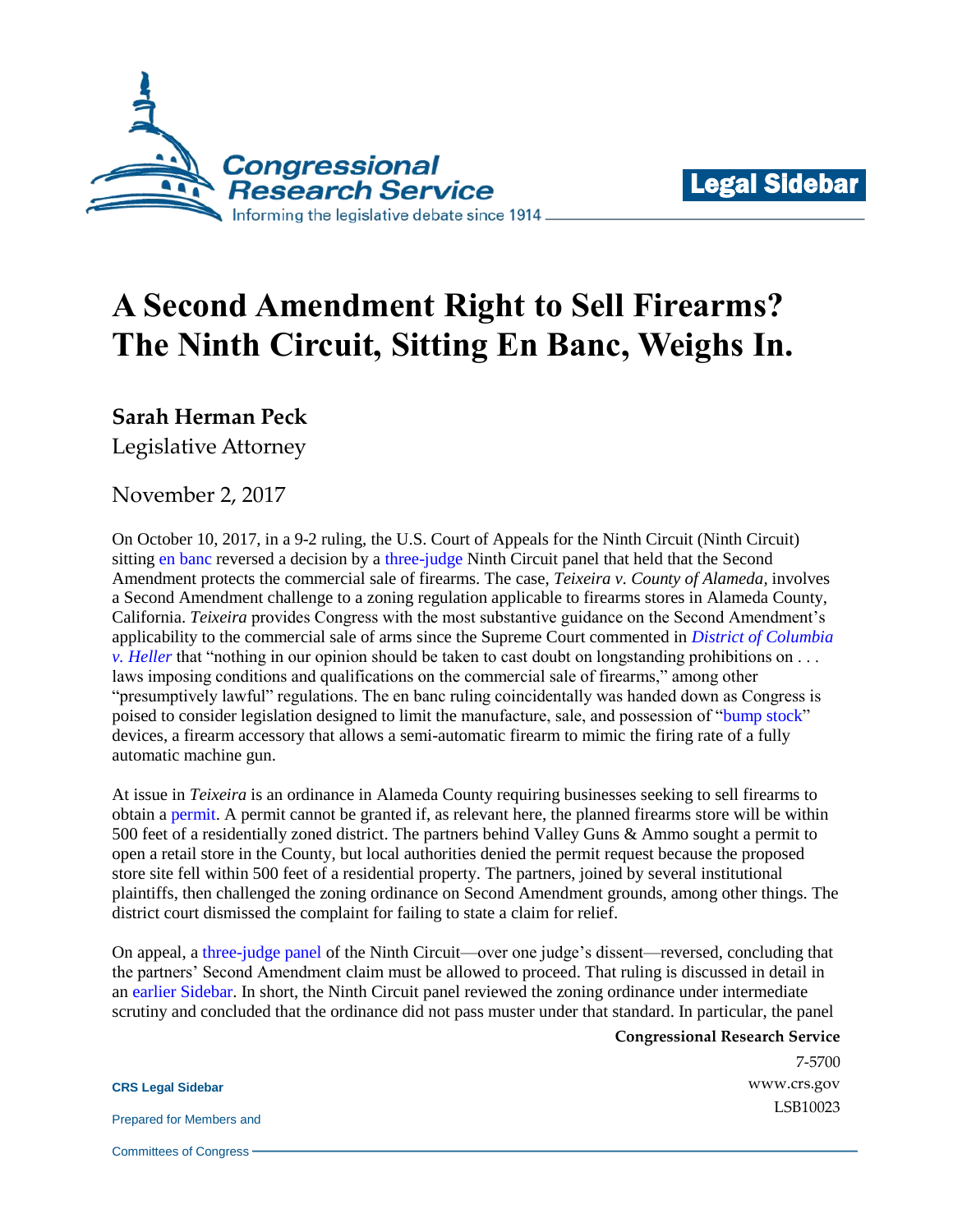concluded that the government had not met its burden of demonstrating that the ordinance befits its stated objective—protecting against crime and other purported secondary effects of gun stores—because the County did not put forth any evidence to "justif[y] the assertion that gun stores act as magnets for crime." Conversely, Judge Silverman, in a short dissent, framed the litigation as merely "a mundane zoning dispute dressed up as a Second Amendment challenge" and would have upheld the ordinance.

An en banc panel of 11 judges reconsidered the three-judge panel ruling, and a [majority](http://cdn.ca9.uscourts.gov/datastore/opinions/2017/10/10/13-17132.pdf) of those judges concluded that the Second Amendment does not protect an independent right to *sell* firearms separate and apart from the right to *acquire* firearms. The court reasoned that regulations directed at firearms sales likely fall into the category of firearm laws described in *Heller* as "presumptively lawful" regulations "imposing conditions and qualifications on the commercial sale of arms." Still, the court viewed *Heller*'s language as "sufficiently opaque" to warrant a full textual and historical review of the Second Amendment's applicability to the commercial sale of arms. This review led the court to the same conclusion: The Second Amendment, as written, "did not encompass a freestanding right to engage in firearms commerce divorced from the citizenry's ability to obtain and use guns."

But the right to *acquire* firearms, the Ninth Circuit clarified, *is* protected. The court reasoned that "the core Second Amendment right to keep and bear arms for self-defense wouldn't mean much without the ability to acquire arms." And though firearms dealers may assert that right on behalf of their potential customers, in this case, the court explained, the partners had not alleged that the inability to open a new firearms store interfered with the ability of Alameda County residents to acquire firearms. Notably, the court recounted that evidence established that, without the new gun store, "Alameda County residents may freely purchase firearms within the County," given that the County was already home to 10 gun stores, including one that stood 600 feet away from the proposed site of the new store. Because the partners could not show that the zoning ordinance had burdened County residents' right to acquire firearms, the court declined to determine the precise scope of the right to acquire firearms and the appropriate level of review to analyze claims of a deprivation of that right.

Furthermore, in explaining its ruling, the en banc majority distinguished the Alameda County ordinance from the law at issue in *Ezell v. City of Chicago,* in which the [Seventh Circuit](https://scholar.google.com/scholar_case?q=651+F.3d+684&hl=en&as_sdt=20006&case=17044109654189761463&scilh=0) concluded that a Chicago ordinance effectively barring firing ranges likely burdened the Second Amendment's core right to possess a firearm for self-defense. These cases differed because, the Ninth Circuit said, the Chicago ordinance effectively precluded nearly any shooting range from operating within the city's boundaries, and thus severely limited the city's residents' Second Amendment right to maintain firearm proficiency. Whereas in *Teixeira,* the court reasoned, Alameda County residents had many available, local options to exercise their right to acquire firearms without the new store.

In dissent, Judge Tallman contended that more fact finding was needed to determine whether the Alameda County ordinance "imposes no unreasonable restrictions on the right to lawfully acquire and maintain firearms for the defense of hearth and home." Although the en banc majority did not opine on the level of scrutiny applicable to Second Amendment claims, in Judge Tallman's view, the court should have remanded the case to allow the district court to analyze the Second Amendment claim "under the lens of at least intermediate scrutiny." (In another dissenting opinion, Judge Bea echoed Judge Tallman's conviction that intermediate scrutiny should be applied.) Further, Judge Tallman asserted that constitutional rights cannot be analyzed "in a vacuum," and, when evaluating one firearms regulation, courts must additionally assess "the totality of the impact of gun control regulations" at the local, state, and federal level, to "determin[e] how severely the fundamental liberty protected by the Second Amendment is being burdened."

Accordingly, the en banc *Teixeira* ruling walks back the Ninth Circuit panel's conclusion that the Second Amendment independently protects the commercial sale of arms. Instead, the en banc court concluded that the Second Amendment protects only the right of the people to *acquire* firearms, and so restrictions